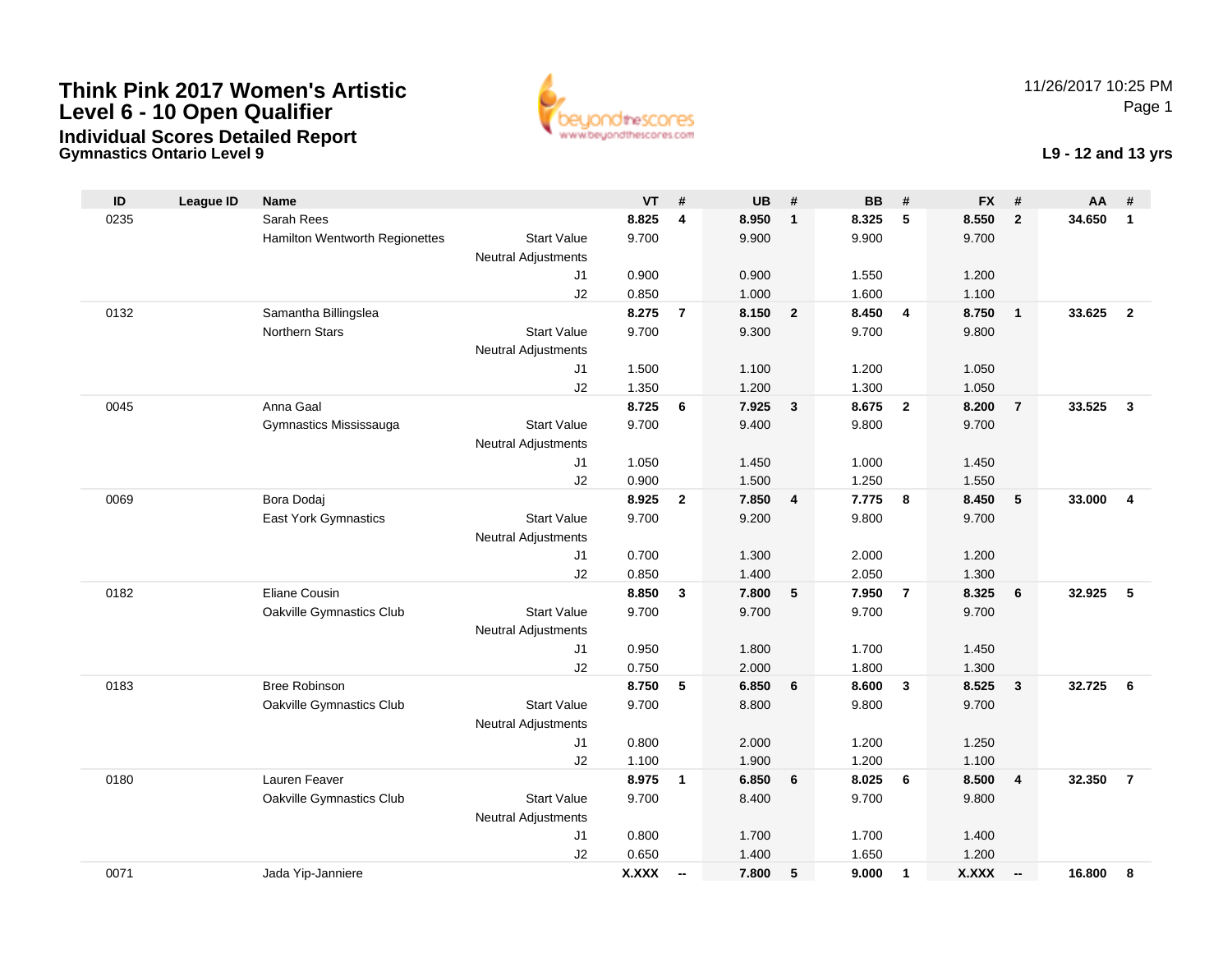## **Think Pink 2017 Women's ArtisticLevel 6 - 10 Open QualifierIndividual Scores Detailed Report**



11/26/2017 10:25 PMPage 2

East York Gymnastics

|      | AR AR AN ORD/YOU KN III MOYOR IN 20 FOR LI |       |        |
|------|--------------------------------------------|-------|--------|
| tics | <b>Start Value</b>                         | 9.300 | 10.000 |
|      | <b>Neutral Adjustments</b>                 |       |        |
|      | J1                                         | 1.400 | 1.100  |
|      | J2                                         | 1.600 | 0.900  |

#### **Gymnastics Ontario Level 9**

**L9 - 14/15 yrs**

| ID   | <b>League ID</b> | <b>Name</b>                           |                            | <b>VT</b> | #            | <b>UB</b> | #                        | <b>BB</b> | #                        | <b>FX</b>    | #                        | AA     | #                        |
|------|------------------|---------------------------------------|----------------------------|-----------|--------------|-----------|--------------------------|-----------|--------------------------|--------------|--------------------------|--------|--------------------------|
| 0070 |                  | Hannah Chan                           |                            | X.XXX     | --           | X.XXX     | $\overline{\phantom{a}}$ | X.XXX     | $\overline{\phantom{a}}$ | <b>X.XXX</b> | $\overline{\phantom{a}}$ | 0.000  | $\overline{\phantom{a}}$ |
| 0112 |                  | <b>Brooke Rutledge</b>                |                            | 8.950     | 5            | 8.950     | $\overline{2}$           | 8.850     | $\overline{2}$           | 8.700        | $\mathbf{1}$             | 35.450 | $\mathbf{1}$             |
|      |                  | <b>Twisters Gymnastics Club</b>       | <b>Start Value</b>         | 9.700     |              | 9.800     |                          | 9.800     |                          | 9.700        |                          |        |                          |
|      |                  |                                       | <b>Neutral Adjustments</b> |           |              |           |                          |           |                          |              |                          |        |                          |
|      |                  |                                       | J1                         | 0.750     |              | 0.700     |                          | 0.950     |                          | 0.900        |                          |        |                          |
|      |                  |                                       | J2                         | 0.750     |              | 1.000     |                          | 0.950     |                          | 1.100        |                          |        |                          |
| 0178 |                  | Soraya Shahani                        |                            | 9.150     | $\mathbf{2}$ | 8.250     | 3                        | 9.150     | $\overline{\mathbf{1}}$  | 8.700        | $\mathbf{1}$             | 35.250 | $\overline{2}$           |
|      |                  | Oakville Gymnastics Club              | <b>Start Value</b>         | 9.600     |              | 9.400     |                          | 9.900     |                          | 9.800        |                          |        |                          |
|      |                  |                                       | <b>Neutral Adjustments</b> |           |              |           |                          |           |                          |              |                          |        |                          |
|      |                  |                                       | J1                         | 0.400     |              | 1.200     |                          | 0.800     |                          | 1.150        |                          |        |                          |
|      |                  |                                       | J2                         | 0.500     |              | 1.100     |                          | 0.700     |                          | 1.050        |                          |        |                          |
| 0177 |                  | Avery Brown                           |                            | 9.075     | $\mathbf{3}$ | 8.200     | $\overline{\mathbf{4}}$  | 8.800     | $\overline{\mathbf{3}}$  | 8.350        | $\overline{4}$           | 34.425 | $\mathbf{3}$             |
|      |                  | Oakville Gymnastics Club              | <b>Start Value</b>         | 9.700     |              | 9.800     |                          | 10.000    |                          | 9.700        |                          |        |                          |
|      |                  |                                       | <b>Neutral Adjustments</b> |           |              |           |                          |           |                          | $-0.100$     |                          |        |                          |
|      |                  |                                       | J1                         | 0.700     |              | 1.500     |                          | 1.200     |                          | 1.350        |                          |        |                          |
|      |                  |                                       | J2                         | 0.550     |              | 1.700     |                          | 1.200     |                          | 1.150        |                          |        |                          |
| 0115 |                  | Marisol Toupin                        |                            | 9.000     | 4            | 6.925     | $\overline{7}$           | 8.550     | $\overline{4}$           | 8.525        | $\mathbf{3}$             | 33.000 | $\overline{\mathbf{4}}$  |
|      |                  | Gymzone Gymnastics/Sudbury<br>Laurels | <b>Start Value</b>         | 9.700     |              | 9.200     |                          | 9.800     |                          | 9.700        |                          |        |                          |
|      |                  |                                       | <b>Neutral Adjustments</b> |           |              |           |                          |           |                          |              |                          |        |                          |
|      |                  |                                       | J1                         | 0.750     |              | 2.200     |                          | 1.300     |                          | 1.250        |                          |        |                          |
|      |                  |                                       | J2                         | 0.650     |              | 2.350     |                          | 1.200     |                          | 1.100        |                          |        |                          |
| 0179 |                  | Sydney Nash                           |                            | 9.300     | $\mathbf{1}$ | 7.650     | 6                        | 7.400     | 6                        | 8.575        | $\overline{2}$           | 32.925 | 5                        |
|      |                  | Oakville Gymnastics Club              | <b>Start Value</b>         | 10.000    |              | 9.700     |                          | 9.800     |                          | 9.700        |                          |        |                          |
|      |                  |                                       | <b>Neutral Adjustments</b> |           |              |           |                          |           |                          |              |                          |        |                          |
|      |                  |                                       | J1                         | 0.700     |              | 1.900     |                          | 2.500     |                          | 1.050        |                          |        |                          |
|      |                  |                                       | J2                         | 0.700     |              | 2.200     |                          | 2.300     |                          | 1.200        |                          |        |                          |
| 0140 |                  | <b>Claire Emili</b>                   |                            | 9.075     | 3            | 7.950     | 5                        | 7.825     | 5                        | 7.700        | 5                        | 32.550 | 6                        |
|      |                  | <b>World Class Gymnastics</b>         | <b>Start Value</b>         | 9.600     |              | 9.700     |                          | 9.700     |                          | 9.700        |                          |        |                          |
|      |                  |                                       | <b>Neutral Adjustments</b> |           |              |           |                          |           |                          |              |                          |        |                          |
|      |                  |                                       | J <sub>1</sub>             | 0.450     |              | 1.800     |                          | 1.850     |                          | 1.900        |                          |        |                          |